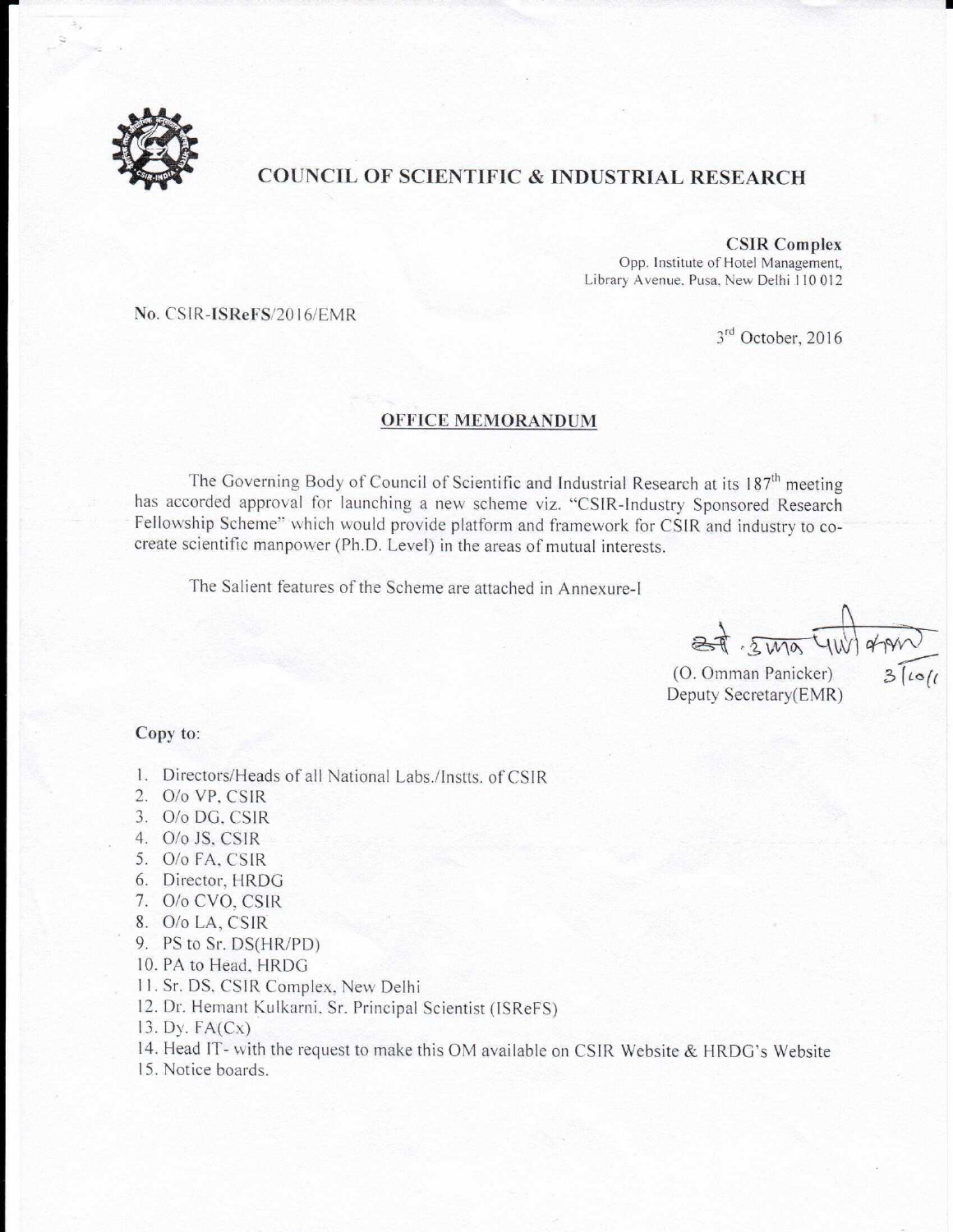# CSIR-Industry Sponsored Research Fellowship Scheme (Salient features)

# a. Name of the Scheme

CSIR-Industry Sponsored Research Fellowship Scheme

### b. Objectives :

To nurture the budding scientific talent and to nourish the objective of pursuit of scientific research in the areas relevant to industry.

The major benefits of the scheme are:

- i) Nucleate ideas and projects of industrial relevance,
- ii) Close engagement with industry to co-create manpower (Ph.D. level) with advanced training in niche areas of mutual interest, and
- iii) Utilise/build in-house capabilities to meet expectations and aspirations of industry.

## Eligible industry partners :

The eligible industry partner would include public and private sector companies (excluding proprietary and partnership firms), foundations, trusts and Societies registered within the country.

# d. Selection of industry partner :

With a view to bring credibility and ensure sustainability of the program, selection of industry partners may be made based on expertise and capabilities in identified research domains

- e. Number of Fellowships: About 100 fellowships over 5 years.
- f. Eligibility: CSIR-NET/GATE Qualification and a valid certificate
- Tenure of Fellowship : 5 years

( - ) - ( - -), - 4)

Financial assistance to fellows : As per applicable slabs of CSIR-NET/GATE or higher as agreed by the industry partner.

## i.

Project Identification and formulation of research plans :<br>Under the program, CSIR along with interested industry partner will identify and formulate projects of mutual interests, with research plans that are suitable for Ph.D. level research work. The research plan would cover scope of work, requirement of fellows, broad outline of activities, roles and responsibilities of partner